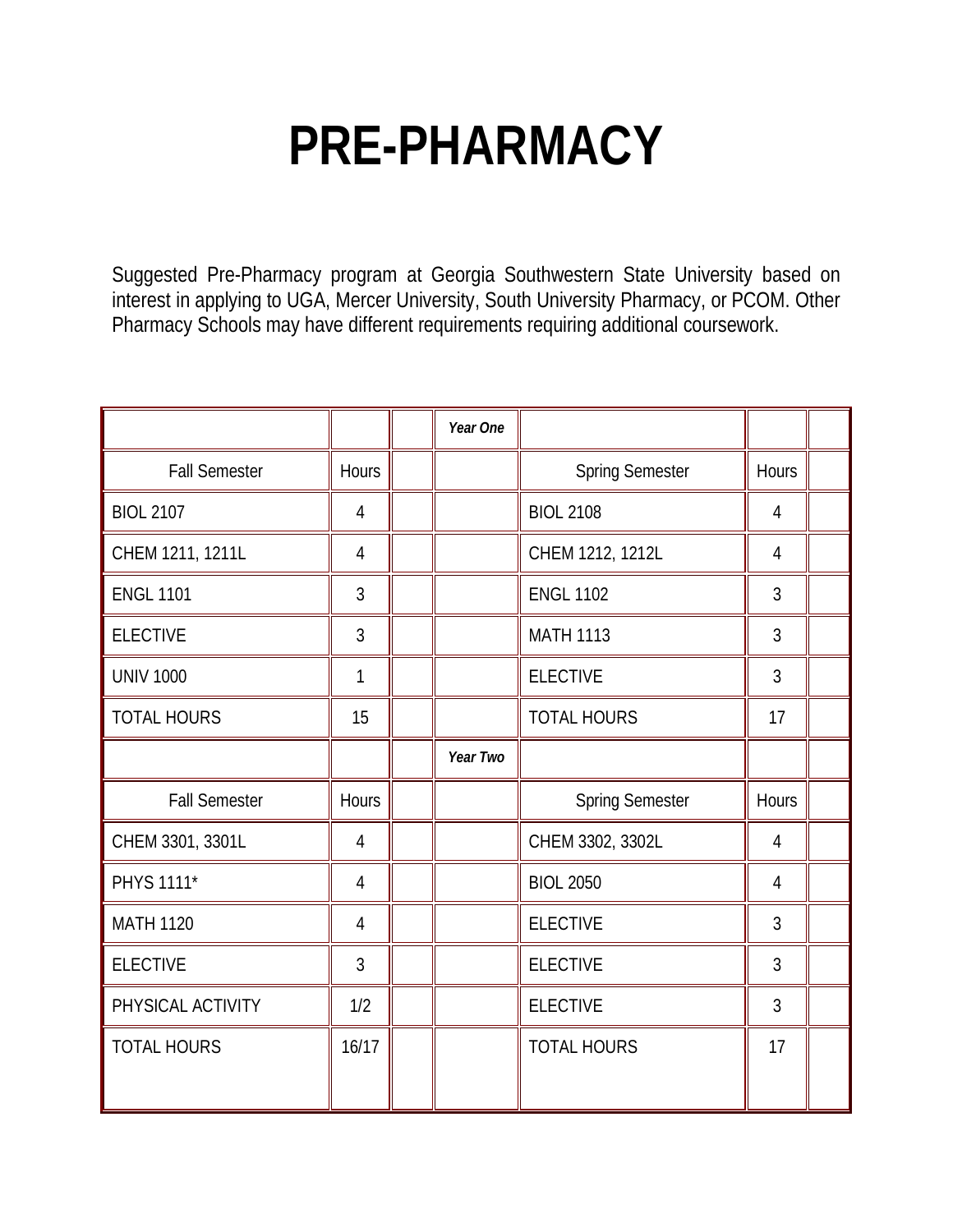|                      |              | Year Three |                        |       |  |
|----------------------|--------------|------------|------------------------|-------|--|
| <b>Fall Semester</b> | <b>Hours</b> |            | <b>Spring Semester</b> | Hours |  |
| <b>BIOL 2030</b>     | 4            |            | <b>BIOL 2040</b>       | 4     |  |
| <b>CHEM 4410</b>     | 3            |            | <b>ELECTIVE</b>        | 3     |  |
| <b>ELECTIVE</b>      | 3            |            | <b>ELECTIVE</b>        | 3     |  |
| <b>ELECTIVE</b>      | 3            |            | <b>ELECTIVE</b>        | 3     |  |
| <b>TOTAL HOURS</b>   | 13           |            | <b>TOTAL HOURS</b>     | 13    |  |
|                      |              |            |                        |       |  |

## **\*Physics can be used as part of the 16 hrs. of science/math electives for South.**

Electives are only partially "elective" in that one course in each of the following categories is required and a choice is available only when multiple entries exist in a category:

- Elective A ARTC 1100, MUSC 1100, THEA 1100, ENGL 21XX-LITERATURE COURSES
- Elective B ANTH 1102, PSCY 1101, SOCI 1101, HIST 1111, HIST 1112
- Elective C HIST 2111, HIST 2112
- Elective D POLS 1101
- Elective E ECON 2105
- Elective F COMM 1110
- Elective G MATH 1401 (formerly MATH 2204)

**UGA requires 69 credit hours of coursework. For UGA, you must complete 9 hours of "World Languages and Culture." Courses that satisfy this requirement include: HIST 1111, HIST 1112, ANTH 1102, SOSC 1101, foreign language courses, and world**